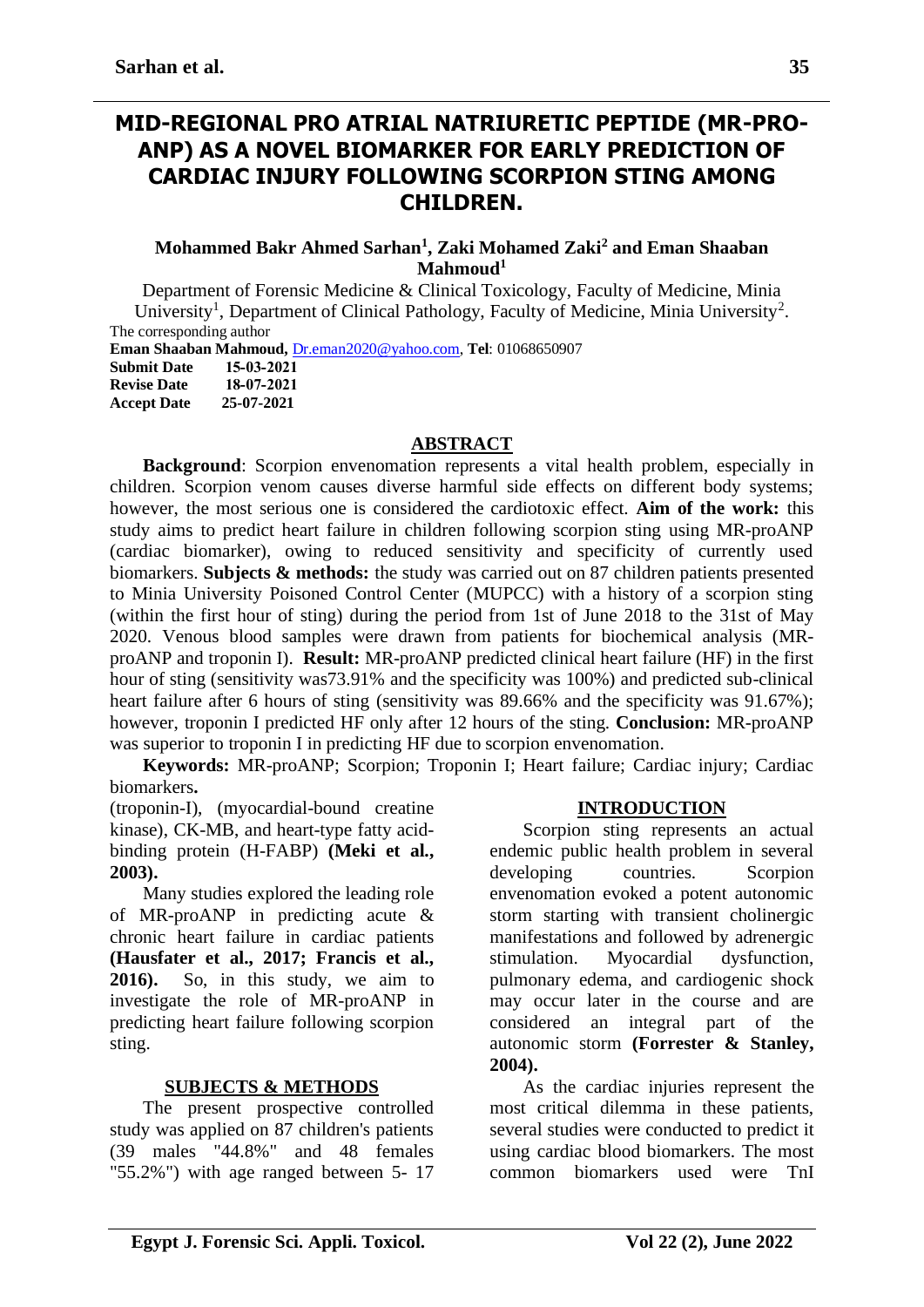hours after a sting from all patients, immediate centrifugation was done, and the serum samples were stored at -80 °C. Assents were taken from children, but written consents were taken from the patients' guardians for participation in this study. Also, we have obtained approval from Scientific Research Ethics Committee for our study. Patients were classified clinically according to abroug classification in to:

years  $(8.3\pm2.7)$  presented to Minia university Poison Control Center (MUPCC) with a history of a scorpion sting (within the first hour of sting) during the period from  $1<sup>st</sup>$  of June 2018 to the 31<sup>st</sup> of May 2020.

Detailed history and complete clinical examination were performed on all patients. Venous blood samples were drawn for biochemical analyses at the time of admission, 6 hours after the sting, 12

**Table (1):** Abroug classification of clinical manifestation of scorpion sting

| Grade | <b>Clinical Picture</b> |                                                        |           |                     |           |                        |  |
|-------|-------------------------|--------------------------------------------------------|-----------|---------------------|-----------|------------------------|--|
|       |                         | Local pain.<br>$\bullet$                               |           | Local paresthesia.  | $\bullet$ | Local erythema.        |  |
|       |                         | Shivering.                                             |           | Vomiting.           |           |                        |  |
| П     |                         | Fever.                                                 |           | Diarrhea.           |           |                        |  |
|       |                         | Hypertension.                                          | $\bullet$ | Excessive sweating. |           |                        |  |
|       |                         | Nausea.                                                |           | Priapism.           |           |                        |  |
|       |                         | Cardiovascular, respiratory, or neurological symptoms: |           |                     |           |                        |  |
| Ш     |                         | Cardiogenic shock.                                     |           |                     |           | Altered consciousness. |  |
|       |                         | Pulmonary edema.                                       |           |                     |           |                        |  |

**(Abroug et al., 1995)**.

apparently free patients**.** Measurements of ejection fraction (EF) were interpreted as follows:

Echocardiography was done for all patients at the onset of symptoms of cardiac affection or otherwise after 12 hours in

**Table (2):** Normal and abnormal values of ejection fraction

| $> 55 \%$    | Normal                                    |  |  |  |
|--------------|-------------------------------------------|--|--|--|
| 45 - 54 $\%$ | Mild (subclinical HF) $\downarrow$ in EF% |  |  |  |
| 30-44 $\%$   | Moderate $\downarrow$ in EF%              |  |  |  |
| $< 30\%$     | Severe $\downarrow$ in EF%                |  |  |  |
| (0.11.11)    |                                           |  |  |  |

**(Colombo et al., 2012).**

4. Subjects arrived at the MUPCC after the 1st hour of envenomation

### **Biochemical analysis**

ELISA kit My Bio Source Catalog No. MBS 772481 contains all the necessary reagents required for performing quantitative measurement of (MRproANP) levels from samples including serum, plasma, culture medium, or other biological fluids in a sandwich ELISA format. **(Roberts et al., 2015).**

Serum TnI level was determined using Immulite troponin I Kit, which is a solidphase, two-site chemiluminescent enzyme immuno- metric assay for use with the immulite automated analyzer (Cat No.

#### **Inclusion criteria**

1. Children below 18 years old of both sex

2. History of a scorpion sting (within the first hour of sting) and the presence of manifestations of envenomation.

#### **Exclusion criteria**

1. The presence of renal affection as the MR-proANP was excreted from the body through the kidney.

2. Age  $\geq$  18 years old due to the more significant potential of cardiac affection with younger ages.

3. Patients started antivenin therapy before arrival at the hospital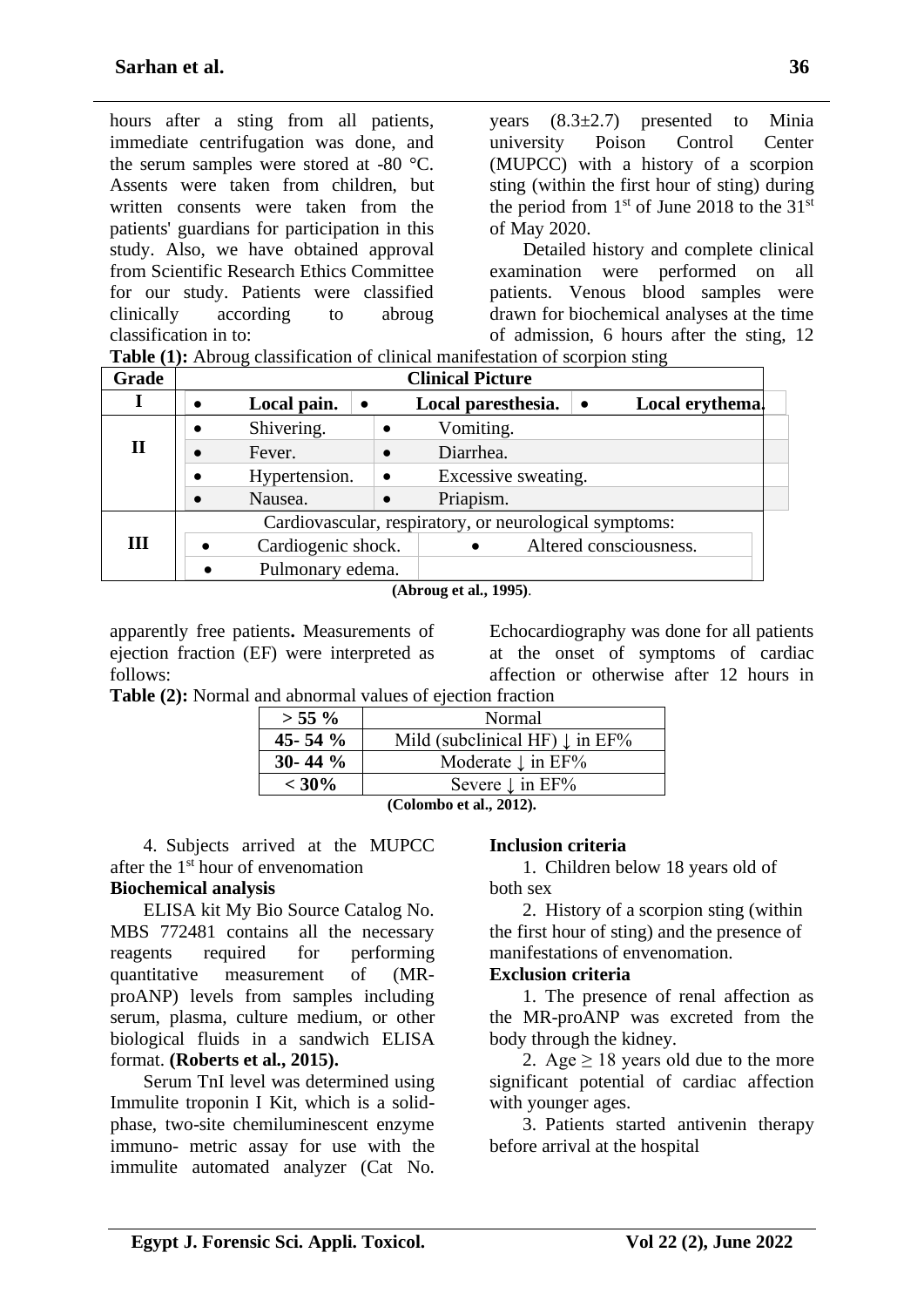considered having subclinical HF and ECHO free group (12 patients).

According to Abroug classification, all patients with clinical HF were found to have severe symptoms, while patients with subclinical HF were mild to moderate (10 & 23% respectively) **(Table 4).** Comparing EF in the three groups revealed significant statistical differences **(Fig 1)**.

Kruskal-Wallis Test with a pairwise comparison of age between the three groups found that patients who developed clinical HF were significantly younger than free patients; however, no significant differences were noted compared with patients who developed subclinical HF **(Table 5**).

The ICU stay duration of patients ranged between one to eight days according to the severity of the manifestation, with a mean of 1.75 in the No heart failure group, 3.07 in the subclinical heart failure group, and 4.4 in the clinical heart failure group (patients not discharged from ICU except after becoming clinically free and the EF **>** 55 %. Eight patients from the clinical heart failure group died, but all other groups were lived. Survivors from patients with clinical heart failure stayed in the ICU for a significantly longer time than patients with subclinical HF and free patients **(Table 6).**

As shown in **(Table 7), a** Simple logistic regression test revealed that MR-ProANP predicted clinical heart failure (clinical HF) from the  $1<sup>st</sup>$ -hour post sting, while troponin I stayed 12 hours to be able to predict it **(Table 9)**. Moreover, MR-ProANP was significantly better than troponin I in predicting clinical heart failure after 12 hours according to multiple logistic regression as shown in **(Table 10).**

Receiver operating characteristics (ROC) curve analysis detected that sensitivity of MR-ProANP increased from 73.91% at  $1<sup>st</sup>$ -hour post sting to 100% after 12 hours with a specificity of 100% and 91.67%, respectively, while sensitivity and

LKTI, Diagn. Products Corp, USA). The detection limit of the TnI assay was approximately ≥0.1 ng/ml **(Paul et al., 2001).**

The comparison between MR-proANP and TnI was made, and findings diagnostic of heart failure in echocardiography like wall motion abnormalities including hypokinesia, akinesia or global impairment, and ejection fraction calculation were done and recorded for each patient **(Fig 2 A& B).**

## **Statistical method**

The Statistical Package for Social Sciences program (SPSS) version 26 was used to code, tabulate, and statistically analyze the collected data. Descriptive statistics were done by mean, Standard deviation (SD), minimum, and maximum range. The **Chi-square test** was used to compare qualitative data between two groups. Analysis of quantitative data was done using **one way ANOVA** test between the three groups, with post-HOC Tukey's correction between every two groups for parametric data and Kruskal-Wallis Test with a pairwise comparison between every two groups for non-parametric data. **Simple and Multiple Binary Logistic regression analyses** were done to evaluate the risk factors predicting heart failure**. Receiver Operating characteristics (ROC) Curve** was done to calculate optimal cutoff point, AUC, sensitivity, specificity, PPV, NPV, and accuracy of risk factors predicting bad prognosis. The significant level was detected at (**p-value < 0.05**)

## **RESULTS**

This study included 87 children patients aged 5- 17 years old**. (Table 3).** Examining study patients for signs of heart failure revealed that 46 patients developed clinical signs of heart failure, including dyspnea, hypotension, and tachycardia, etc. according to echocardiography, the remaining 41 free patients were further classified into ECHO affected group (29 patients) **(Fig 2 A& B)** who were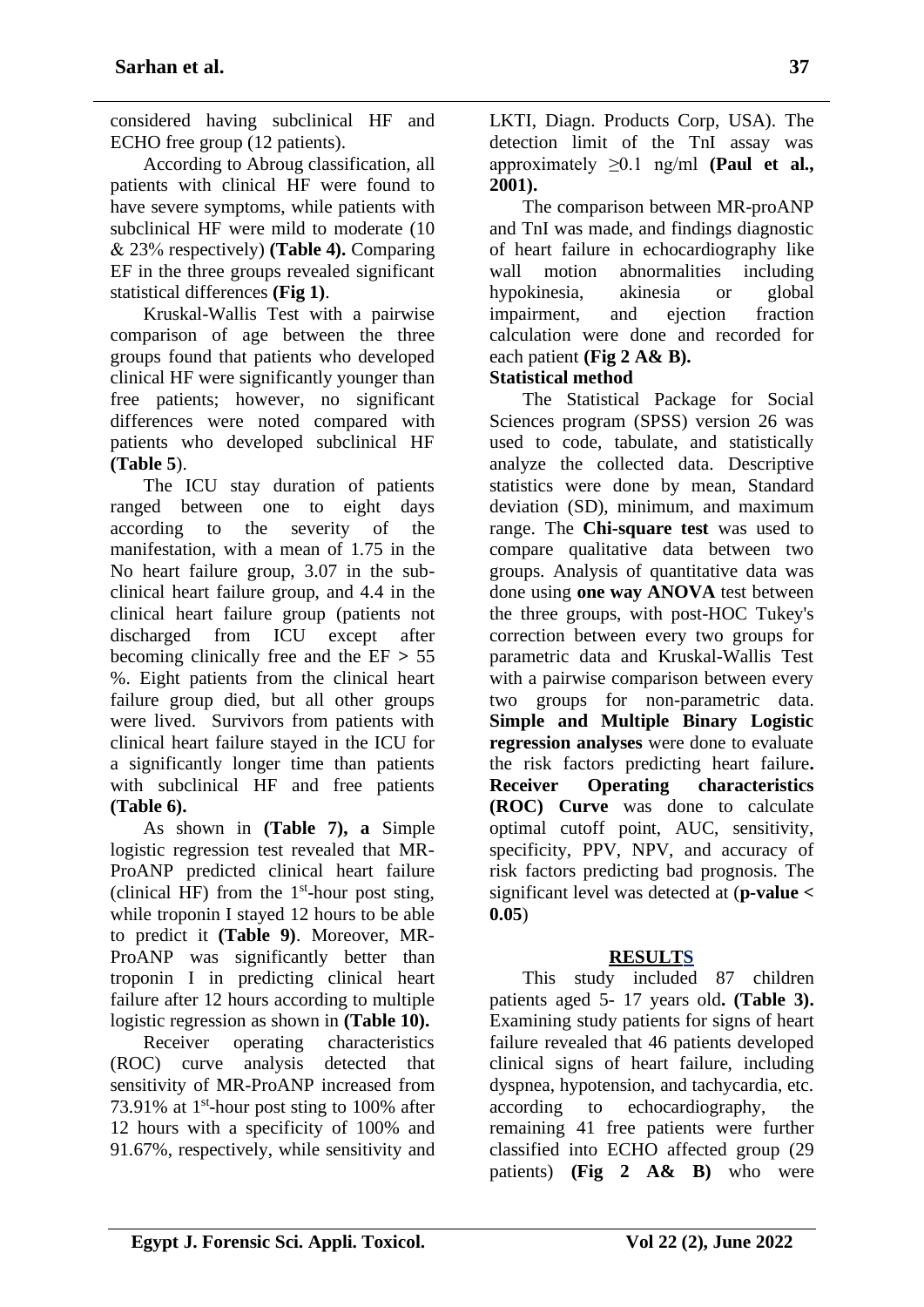detected that the sensitivity of MRproANP was 89.66 %, and the specificity was 91.67 % after 6 hours of envenomation and increased to 100%, 91.67% respectively after 12 hours, while sensitivity and specificity of troponin I after 12 hours from sting was 89.66%, 91.67%respectively **(Table 16).** 

specificity of troponin I after 12 hours was 91.3% 91.67% respectively **(Table 15).**

Regarding subclinical heart failure, MR-ProANP was earlier than troponin I in its prediction and superior to troponin after 12hs in subclinical HF prediction according to multiple logistic regression **(Table 12, 13,14) (Table)**.

The ROC Curve analysis of data concerning subclinical heart failure

**Table (3):** Range, mean and standard deviation of ages of patients exposed to scorpion sting  $(N=87)$ .

|               | $N=87$          |
|---------------|-----------------|
| Age           |                 |
| Range         | $(5-17)$        |
| Mean $\pm$ SD | $(8.3 \pm 2.7)$ |

**Table (4):** Chi square test analysis of abroug classes of children exposed to scorpion sting regarding development of heart failure (HF).

|                                                             | Abroug classification |  |                                |          |             |             |  |
|-------------------------------------------------------------|-----------------------|--|--------------------------------|----------|-------------|-------------|--|
|                                                             |                       |  | Mild                           | Moderate | Severe      | $p$ -value  |  |
| Patient                                                     | No HF group           |  | 12 (13.8%)                     |          |             |             |  |
| classification                                              | Sub-Clinical HF       |  | $9(10.3\%)$                    | 20(23%)  |             | $< 0.001**$ |  |
| according to HF                                             | Clinical HF           |  |                                | O        | 46 (52.9%)  |             |  |
|                                                             |                       |  | <i>p</i> -value between groups |          |             |             |  |
| mild vs. severe<br>mild vs. moderate<br>moderate vs. severe |                       |  |                                |          |             |             |  |
| $< 0.001**$                                                 |                       |  | $< 0.001**$                    |          | $< 0.001**$ |             |  |
| <b>HF: Heart failure</b>                                    |                       |  |                                |          |             |             |  |



**Figure (1):** One-way Anova Test with post hoc-Tuckey of EF in the 3 groups (clinical, subclinical and free)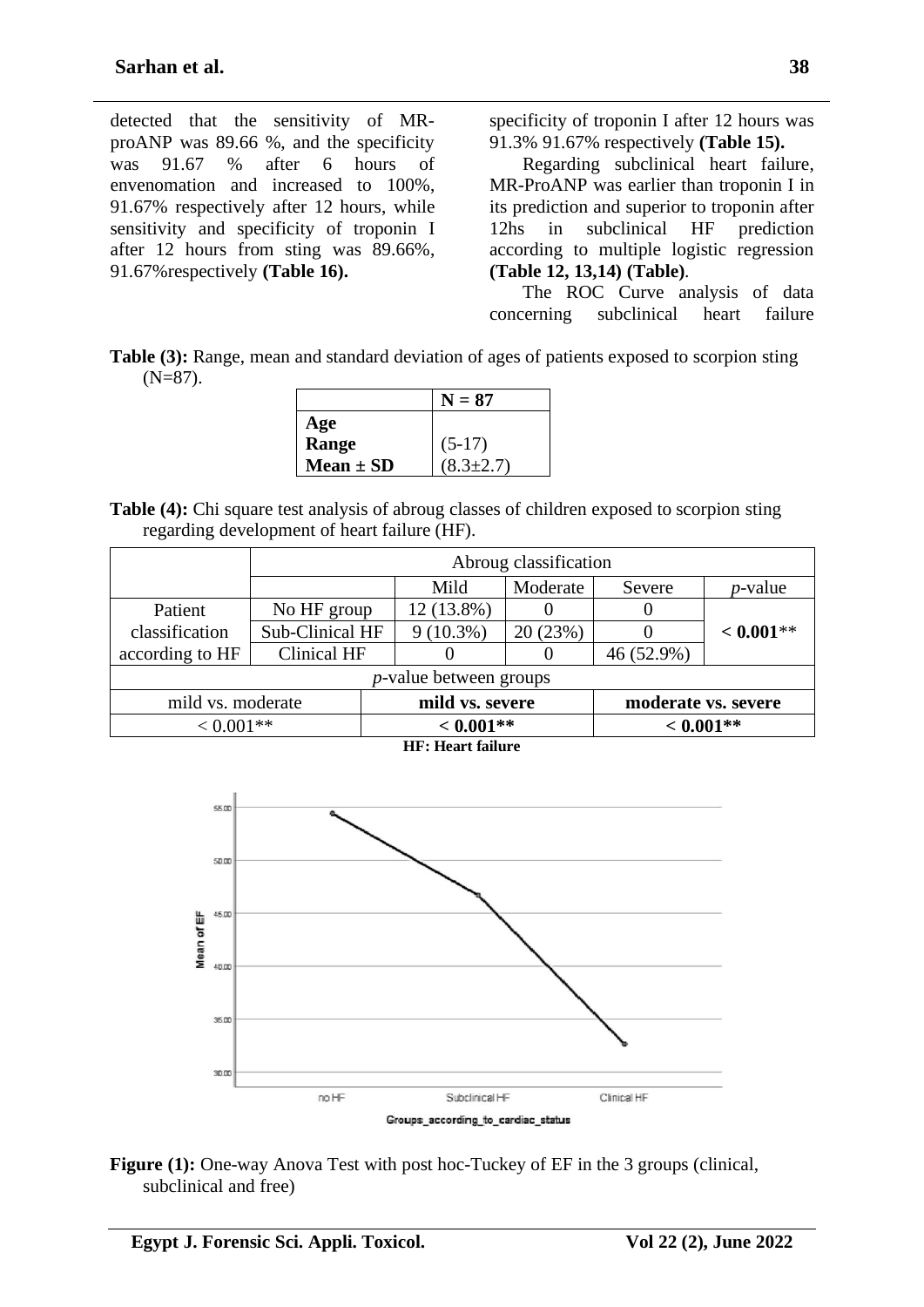

**Figure (2) (A):** Echocardiography of patient in sub-clinical HF group showing moderate decrease in ejection fraction.



- **Figure (2) (B):** Echocardiography of patient in sub-clinical HF group showing moderate decrease in ejection fraction.
- **Table (5):** Comparison between age and development of heart failure (HF) by using Independent-Samples Kruskal-Wallis Test with pairwise.

|                                |                 | N                            |        | <b>Mean RANK</b> | $p$ -value               |
|--------------------------------|-----------------|------------------------------|--------|------------------|--------------------------|
|                                | No HF group     | 12                           |        | 69.83            |                          |
|                                | Sub-Clinical HF | 29                           |        | 45.81            | $< 0.001$ **             |
|                                | Clinical HF     | 46                           |        | 36.12            |                          |
| <i>p</i> -value between groups |                 |                              |        |                  |                          |
| <b>Clinical Free group</b>     |                 | <b>Clinical Sub-Clinical</b> |        |                  | <b>Sub-Clinical Free</b> |
| $< 0.001**$                    |                 | .102                         | $005*$ |                  |                          |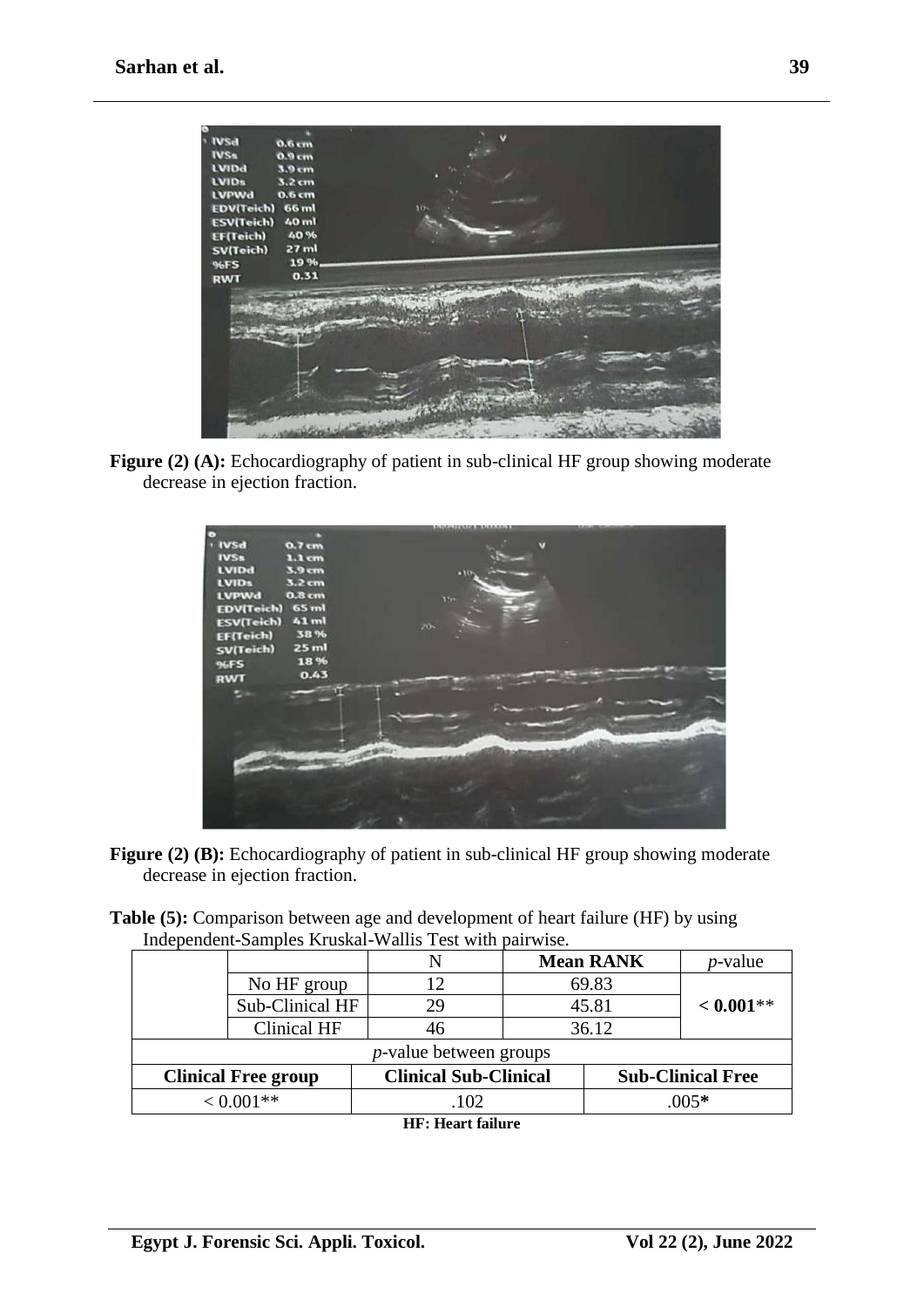|                             |                 | N                              | Mean | Standard<br>dev. | $p$ -value               |
|-----------------------------|-----------------|--------------------------------|------|------------------|--------------------------|
|                             | No HF group     | 12                             | 1.75 | .87              |                          |
|                             | Sub-Clinical HF | 29                             | 3.07 | .79              | $< 0.001**$              |
|                             | Clinical HF     | 38                             | 4.4  | 1.4              |                          |
|                             |                 | <i>p</i> -value between groups |      |                  |                          |
| <b>Clinical- Free group</b> |                 | <b>Clinical Sub-Clinical</b>   |      |                  | <b>Subclinical -Free</b> |
| $< 0.001**$                 |                 | $< 0.001$ **                   |      |                  | 0 008*                   |

**Table (6):** Comparison between ICU stay and development of heart failure (HF) by using Independent-Samples Kruskal-Wallis Test with pairwise.

HF: Heart failure

**Table (7):** Simple logistic regression analysis of heart failure (HF) prediction by MR-pro ANP and troponin in patients at admission.

| Clini HF         | )R      | 95% CI            | p value |
|------------------|---------|-------------------|---------|
| ANP 0            | .019    | $1.002 - 1.037$   | $.028*$ |
| <b>Troponin0</b> | .235E55 | .000 - 1.287E+141 | .209    |

**Table (8):** Simple logistic regression analysis of heart failure (HF) prediction by MR-pro ANP and troponin in patients 6 hrs post admission.

| <b>Clini HF</b>  | )R     | 95% CI          | p value |
|------------------|--------|-----------------|---------|
| ANP 6            | .055   | $1.001 - 1.113$ | $045*$  |
| <b>Troponin6</b> | 22.885 | 671 209<br>780  | 069     |

**Table (9):** Simple logistic regression analysis of heart failure (HF) prediction by MR-pro ANP and troponin in patients at 12 hrs post admission.

| Clini HF     | ЭR |      | 95% CI       | p value  |
|--------------|----|------|--------------|----------|
| <b>ANP12</b> |    | .013 | 1.005-1.022  | $0.003*$ |
| Troponin12   |    | 354  | 2.152-32.434 | ഥ∩ാ∗     |

**Table (10):** Multiple logistic regression analysis of heart failure (HF) prediction in patients at 12 hours post admission by MR-pro ANP & troponin.

| <b>Clini HF</b> | OR    | 95% CI       | p value |
|-----------------|-------|--------------|---------|
| <b>ANP 12</b>   | 1.01  | 1.001-1.02   | ነ በ33*  |
| Troponin12      | 2.486 | 0.397-15.580 | 0.3     |

**Table (11):** Simple logistic regression analysis of subclinical heart failure (HF) prediction by MR-pro ANP and troponin in patients at admission.

| <b>Clini HF</b>  | )R            | 95% CI         | p value |
|------------------|---------------|----------------|---------|
| ANP 0            | 0.028         | 0.996-1.060    | 0.09    |
| <b>Troponin0</b> | $2.201E + 53$ | $0-2.366E+134$ | 0.197   |

**Table (12):** Simple logistic regression analysis of subclinical heart failure (HF) prediction by MR-pro ANP and troponin in patients at 6 hrs post admission.

| Clini HF         | ОR     | 95% CI       | p value  |
|------------------|--------|--------------|----------|
| ANP <sub>6</sub> | .038   | 1.006-1.070  | $0.019*$ |
| <b>Troponin6</b> | 27.850 | 0.517-1499.4 | U. I     |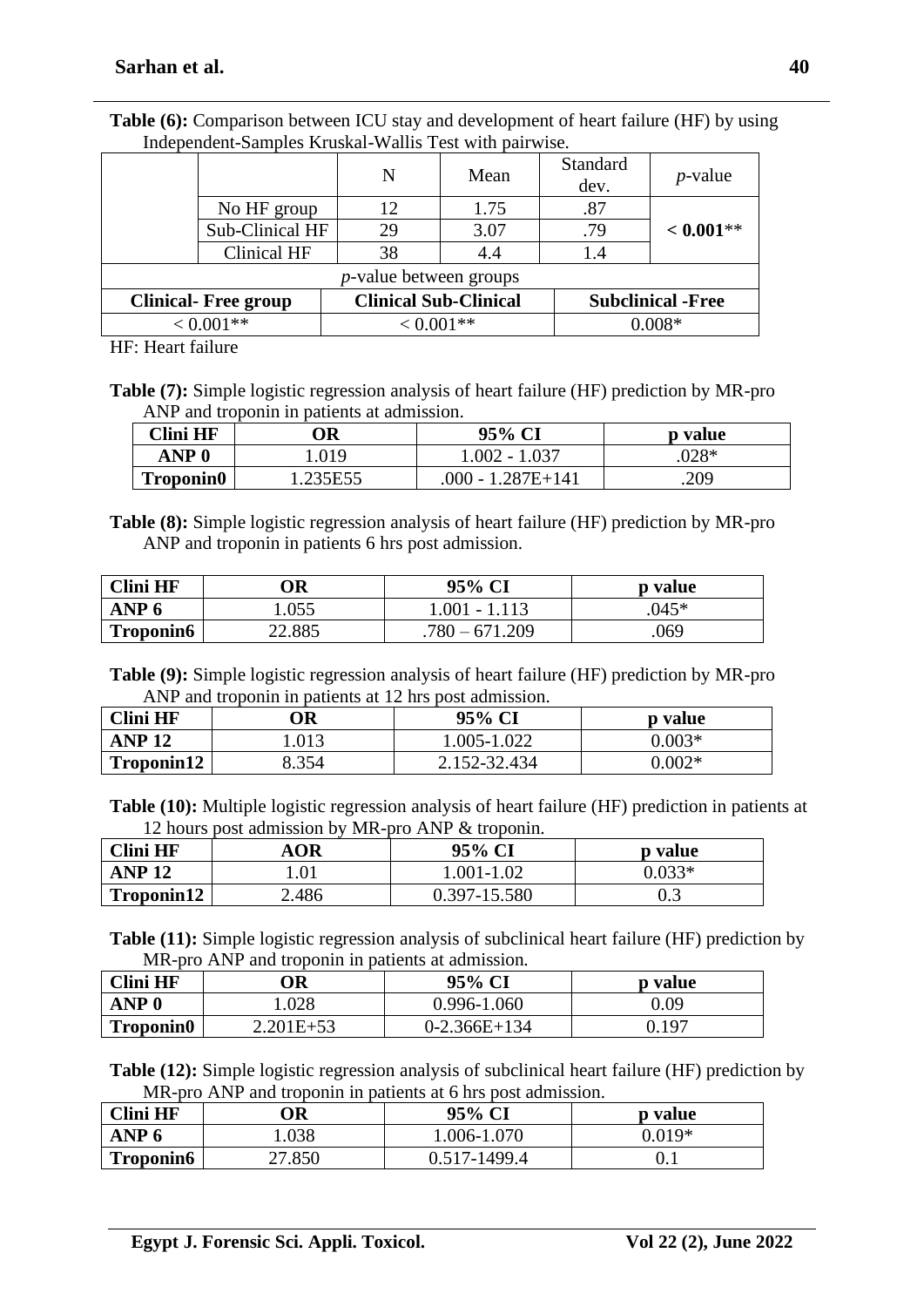**Table (13):** Simple logistic regression analysis of subclinical heart failure (HF) prediction by MR-pro ANP and troponin in patients at 12 hrs post admission.

| Clini HF      | ЭR     | 95% CI      | p value  |
|---------------|--------|-------------|----------|
| <b>ANP 12</b> | .014   | 1.005-1.023 | $0.002*$ |
| Troponin12    | 79.552 | 6.3-5140.3  | $0.002*$ |

**Table (14):** Multiple logistic regression of subclinical heart failure (HF) in patients at 12 hrs post admission by MR-pro ANP & troponin.

| Clini HF      | <b>OR</b> | 95% CI    | <b>p</b> value |
|---------------|-----------|-----------|----------------|
| <b>ANP 12</b> | በ1        | $1-1.021$ | $0.043*$       |
| Troponin12    | 7.287     | 12-474.3  | በ 35<br>ບ.ບປ   |

**Table (15):** Values of Receiver Operator Characteristic Curve (ROC) analysis of clinical heart failure (HF) in study patients.

|                       | Cut-off<br>value | AUC   | P value         | <b>Sensitivity</b> | <b>Specificity</b> | <b>PPV</b> | <b>NPP</b> | <b>Accuracy</b> |
|-----------------------|------------------|-------|-----------------|--------------------|--------------------|------------|------------|-----------------|
| $MR$ pro ANP $0$      | 120              | 0.873 | < 0.0001        | 73.91%             | 100%               | 100        | 50         | 79.3            |
| MR pro ANP 6          | 135              | 0.995 | < 0.0001        | 93.48%             | 100%               | 100        | 80         | 94.83           |
| MR pro ANP 12         | 140              | 0.982 | < 0.0001        | 100%               | 91.67              | 97.9       | 100        | 98.28           |
| <b>Troponin</b><br>12 | $0.1\,$          | 0.947 | $< \!\! 0.0001$ | 91.3%              | 91.67              | 97.7       | 73.3       | 91.38           |



**Figure (3):** ROC curve analysis of MR pro ANP& Troponin in predicting clinical HF at admission,  $6<sup>th</sup>$  hrs & 12 hrs post admission.

**Table (16):** Values of Receiver Operator Characteristic Curve (ROC) analysis of subclinical heart failure (HF) in study patients.

|                       | <b>Cut-off value</b> | <b>AUC</b> | P value  | <b>Sensitivity</b> | <b>Specificity</b> | <b>PPV</b> | <b>NPP</b> | <b>Accuracv</b> |
|-----------------------|----------------------|------------|----------|--------------------|--------------------|------------|------------|-----------------|
| MR pro ANP 6          |                      | 0.966      | < 0.0001 | 89.66 %            | 91.67 %            | 96.3       | 78.6       | 90.24           |
| MR pro ANP 12         |                      | 0.940      | < 0.0001 | 100 %              | 91.67 %            | 96.7       | 100        | 97.56           |
| <b>Troponin</b><br>12 | 0.1                  | 0.855      | < 0.0001 | 89.66              | 91.67              | 96.3       | 78.6       | 90.24           |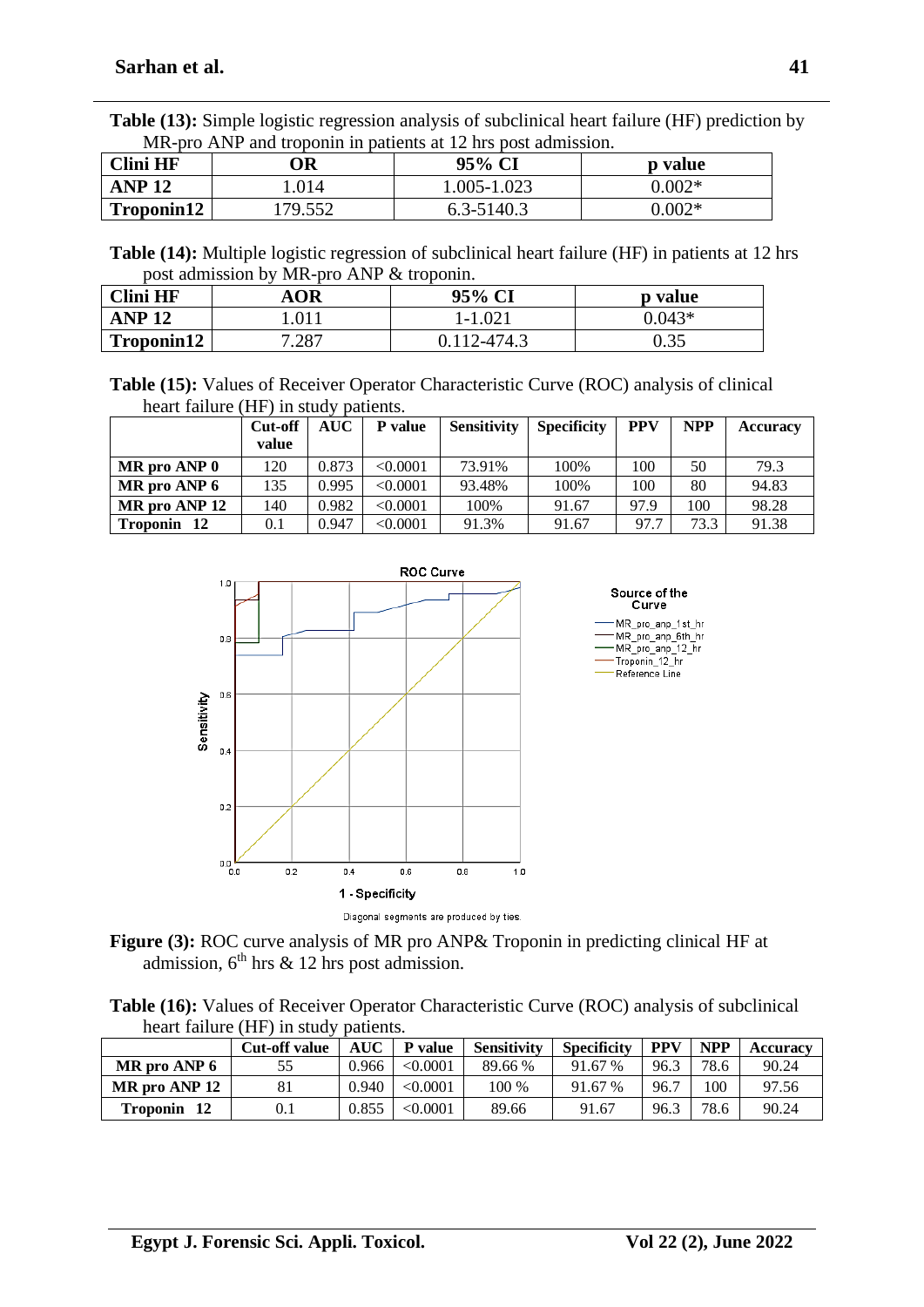

**Figure (4):** ROC curve analysis of MR pro ANP & Troponin in predicting subclinical HF at  $6<sup>th</sup>$  hours & 12 hours post admission.

## **DISCUSSION**

Scorpion sting is still considered a bothering health issue that endangers many victims' lives in developing communities, especially children. **For example, Sofer and Gueron (2008)** in Saudi Arabia revealed that 70.6 % of scorpion sting patients were younger than 18 years old and **Dehesa-Davilla and Possani (2004)** in Morocco showed that 36% of patients were younger than 15 years old.

The current study was conducted on 87 children with their ages ranged between 5- 17 yrs. The reason behind selecting this young age span is the greater possibility of cardiac-related high morbidity and mortality because of their small body weight and unstable hemodynamics **(Khattabi et al., 2001; Mohamed et al., 2016).** 

Multiple mechanisms of venomrelated cardiotoxic effects are postulated, including: **First,** the venom-induced stimulation of Na and K voltage-gated ion channels leading to increased catecholamine release and development of heart failure **(Abroug et al., 2015; Bahloul et al., 2013). Second,** it includes releasing chemical mediators leading to coronary vasospasm, platelet aggregation, and thrombosis **(Yang et al., 2009). Third,**

venom-induced direct myocarditis by reduction of Na-K-ATPase leading to heart failure **Isbister and Bawaskar (2014). Fourth,** the venom acts as an antigen that causes an anaphylactic reaction with subsequent vasodilatation and decreases cardiac blood supply **(Nugent et al., 2004). Fifth,** it assumes the angiotensinconverting enzyme (ACE) inhibition causing pulmonary edema **(Isbister and Bawaskar (2014).** 

Using Abroug classification, most patients were categorized to the severe group (52.9%). These findings were concordant with data published by **Ahmed et al. 2018** who reported that severe manifestation was predominant in the studied individuals (78%); these manifestations are usually caused by the broad content of scorpion venom being consisted of hemolytic toxin, cardio toxin, neurotoxin, nephrotoxin, phosphodiesterases, hyaluronidases, glycosaminoglycans, phospholipases, histamine, acetylcholine, and cytokine releasers **(Ahmed et al., 2018; Neale 2000; and Geoffrey et al., 2003).**

The time spent in the Intensive care unit (ICU) by patients manifested clinically by HF was significantly longer than that spent by those who were clinically free.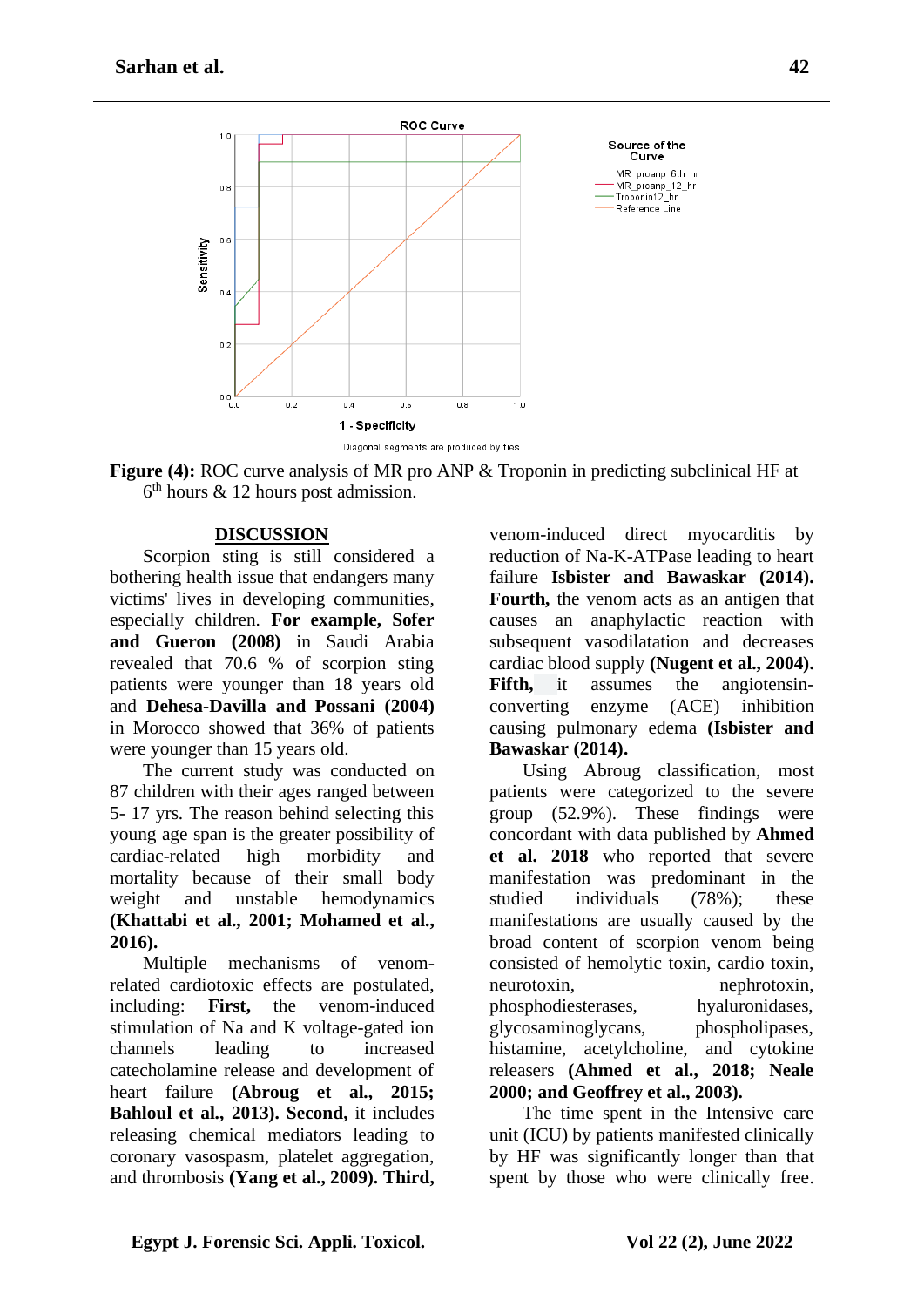This is considered logical because of the extra care needed by those patients until their hemodynamics become normalized, requiring more time to stay in the ICU **(Dehesa-Davila 2009; Chippaux and Goyffon 2008; and Wirtz and Azad 2010).**

**Hausfater et al., 2017** revealed that atrial natriuretic polypeptide (ANP) is usually secreted from the left ventricle of patients with left ventricular dysfunction in response to mechanical wall stretch thus;, it can be used to detect the severity of cardiac affection. However, because of its short half-life, ANP's clinical application is limited; however, its precursor NTproANP is more stable in plasma and has a longer half-life, but it is inadequate for immunoassay detection due to its development various sub fragments. Recently, **Francis et al., 2016** reported that a mid-regional sequence of pro-atrial-type natriuretic peptide (MR-proANP), which is more stable, was successfully used as a biomarker of the prognosis of acute HF**.**

Troponin I was an excellent diagnostic marker for myocardial infarction (MI), but its level also increased in some cases of heart failure, i.e., when the causes of heart failure were MI, cytotoxicity, apoptosis, or inflammation **(Thygesen et al., 2007).**

In our study, the echocardiography identified 46 patients with  $EF < 45\%$  who showed clinical signs of HF, 29 patients with subclinical HF who were clinically free but having  $EF \ge 45\%$  and less than 55 % **(Shah et al., 2012; Meki et al., 2003).**

Coinciding with results published by **(shah et al., 2012 and Maisel et al.,2010),**  current results showed that at the time when MR-pro ANP predicted clinical heart failure in the  $1<sup>st</sup>$ -hour post scorpion sting with a cutoff point of 120 pmol/L, sensitivity 73.9 % and specificity 100 %, troponin was only able to predict clinical heart failure after 12 hours from the sting**.** 

Subclinical heart failure was reported in 29 children where EF has fallen below the lower limit of normal value, but no clinical manifestations of heart failure were

recorded. Furthermore, as before, MR-pro ANP was earlier and better than troponin in predicting subclinical heart failure (**Maisel et al.,2010).**

In agreement with these results**, Mohamed et al. (2016)** reported that Troponin I was a late predictor of heart failure**.**

This study's result is that the MR-pro ANP predicts heart failure primarily even in the absence of myocardial damage, while troponin detects the cardiac cell damage that subsequently results in heart failure. Therefore, substantial damage in cardiac myocytes might be imperative to permit troponin I to predict heart failure.

## **CONCLUSION**

Mid regional pro atrial natriuretic peptide is a good predictor of clinical and subclinical heart failure induced by scorpion stings.

### **RECOMMENDATION**

Further studies for early diagnosis of complications of scorpion sting.

## **FUNDING**

No funding has been received for this study.

#### **CONFLICT OF INTEREST DISCLOSURE**

The authors declare that there is no conflict of interest.

## **REFERENCE**

- **Abroug F, Ayari M, Nouria S, et al. (1995):** Assessment of left ventricular function in severe scorpion envenomation: combined hemodynamic and echo - Doppler study. Intensive Care Medicine, (21): p. 629-635.
- **Abroug F, Souheil E, Quanes I, et al. (2015):** scorpion- related cardiomyopathy: clinical characterstics, pathophysiology, and treatment. Clin Toxicl.; 53:511-518.
- **Ahmed AE, Hassan MH, Rashwan NI, et al. (2018):** Myocardial injury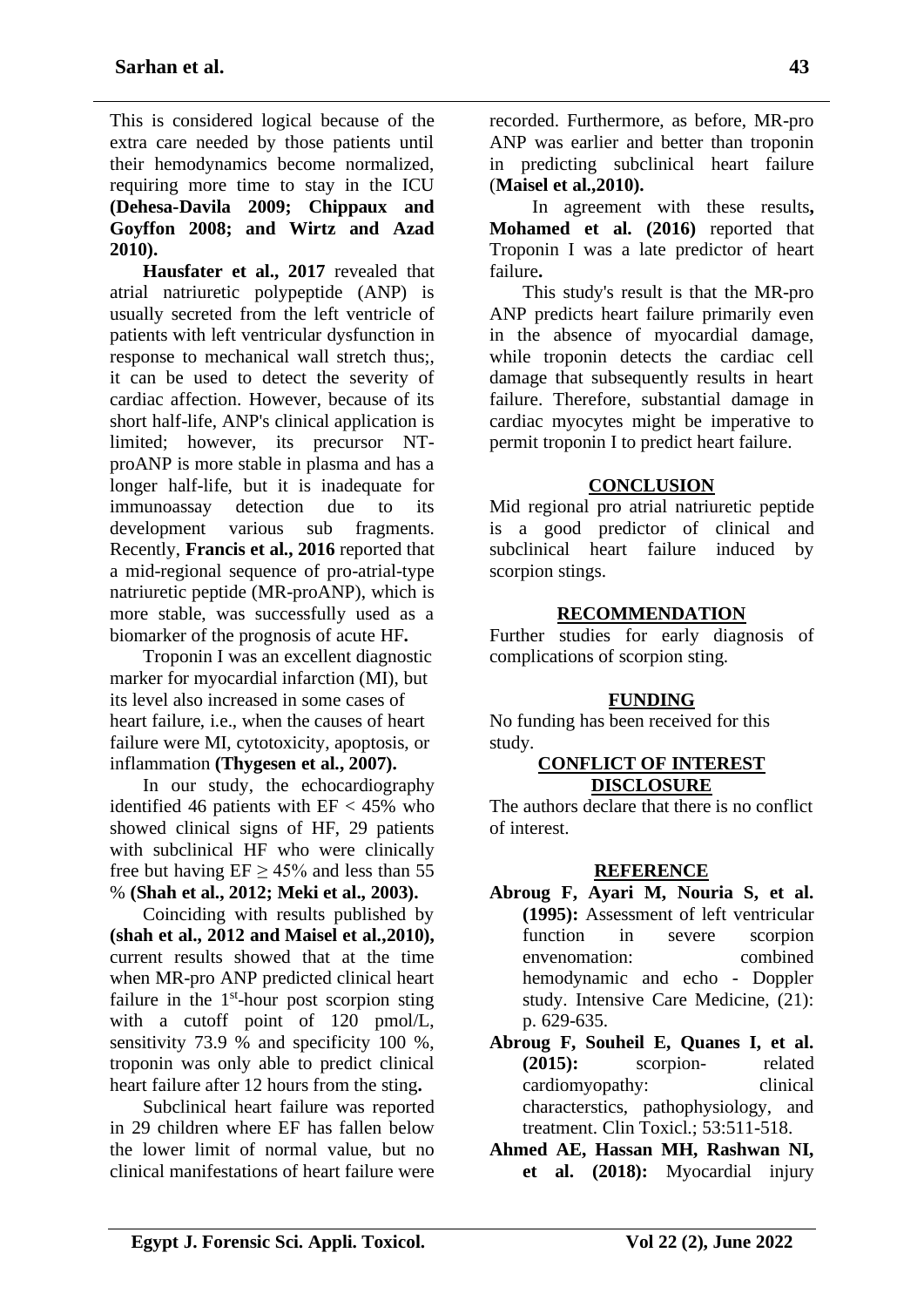induced by scorpion sting envenoming and evidence of oxidative stress in Egyptian children. Toxicon; 153: 72– 77.

- **Bahloul M, Chaari A, Dammak H, et al. (2013):** mechanisms, clinical manifestations, diagnosis and treatment. Int J Cardiol.; 162:86-91.
- **Chippaux JP and Goyffon M. (2008):** Epidemiology of scorpionism: A global appraisal. Acta Trop; 107:71-9.
- **Colombo PC, Municino A, Brofferio A, et al. (2012):** Cross-sectional multiplane transesophageal echocardiographic measurements: comparison with standard transthoracic values obtained in the same setting. Echocardiography, (19): P. 383-90.
- **Dehesa-Davila M. (2009):** Epidemiological characteristics of scorpion sting in Leon, Guanajuato, Mexico. Toxicon; 27:281-6.
- **Dehesa-Davilla M and Possani LD. (2004):** Scorpionism and serotherapy in Mexico. Toxicon; 32: 1015-18.
- **Forrester M.B. and Stanley S.K. (2004):**  Epidemiology of scorpion envenomations in Texas. Vet. Hum. Toxicol., (46): p. 219–221.
- **Francis GS, Felker GM and Tang WH. (2016):** A test in context: critical evaluation of natriuretic peptide testing in heart failure. J Am Coll Cardiol;67:331–7.
- **Geoffrey K, Isbister, Erich SV,** *et al.* **(2003 ):** Australian scorpion stings: a prospective study of definite stings. Toxicon. 41: 877–883.
- **Hausfater P, Claessens YE, Martinage A, et al. (2017):** Prognostic value of PCT, Copeptin, MR-proADM, MRproANP and CT-proET-1 for severe acute dyspnea in the emergency department: the BIODINER study. Biomarkers;22:28–34.
- **Isbister GK, Bawaskar HS. (2014): Scorpion envenomation. New Engl J Med; 371(5):457–63.**
- **Khattabi A, Soulaymani-Benchekh R, Achour S,** *et al.* **(2001):** Scorpion Consensus Expert Group Classification of clinical consequences of scorpion stings: consensus development. 'Trans R Soc Trop Med Hyg 105: 364–369. doi: 10.1016/j.trstmh.;103.007. Pmid: 21601228.
- **Maisel A, Mueller C, Nowak R, et al. (2010):** Mid‐region pro‐hormone markers for diagnosis and prognosis in acute dyspnea: results from the BACH (Biomarkers in Acute Heart Failure) trial. *J Am Coll Cardiol* ; 55: 2062– 2076.
- **Meki AR, Mohamed ZM, Mohey EL** *et al.* **(2003):** Significant of assessment of serum cardiac Tropinin-I and interleukin -8 in scorpion envenomation in children. Toxicon;; 41:129-37.
- **Mohamed HY, Badr RE, Seif El-din M, et al. (2016):** Cardiac Biomarkers Assay for Early Detection of Toxic Myocarditis Following Scorpions Stings Exposure. Journal of American Science;12(2).
- **Neale JR. (2000**): Scorpion Sting syndrome in Eastern Riyadh. Ann Saudi Med.; l0: 383-8.
- **Nugent JS, More DR, Hagan LL, et al. (2004):** Cross-reactivity between allergens in the venom of the common striped scorpion and the imported fire ant. J Allergy Clin Immunol; 114:383– 386.
- **Paul O Collinson, Frances G Boa and David C Gaze**. **(2001):** "Measurement of cardiac troponins: review article from the Department of Chemical Pathology, St George's Hospital, Blackshaw Road, London SW17 OQT, UK. Ann Clin Biochem; 38: 423—449.
- **Roberts E, Ludman AJ, Dworzynski K, et al**. **(2015):** [The diagnostic accuracy](https://www.ncbi.nlm.nih.gov/pmc/articles/PMC4353288)  [of the natriuretic peptides in heart](https://www.ncbi.nlm.nih.gov/pmc/articles/PMC4353288)  [failure: systematic review and](https://www.ncbi.nlm.nih.gov/pmc/articles/PMC4353288)  [diagnostic meta-analysis in the acute](https://www.ncbi.nlm.nih.gov/pmc/articles/PMC4353288)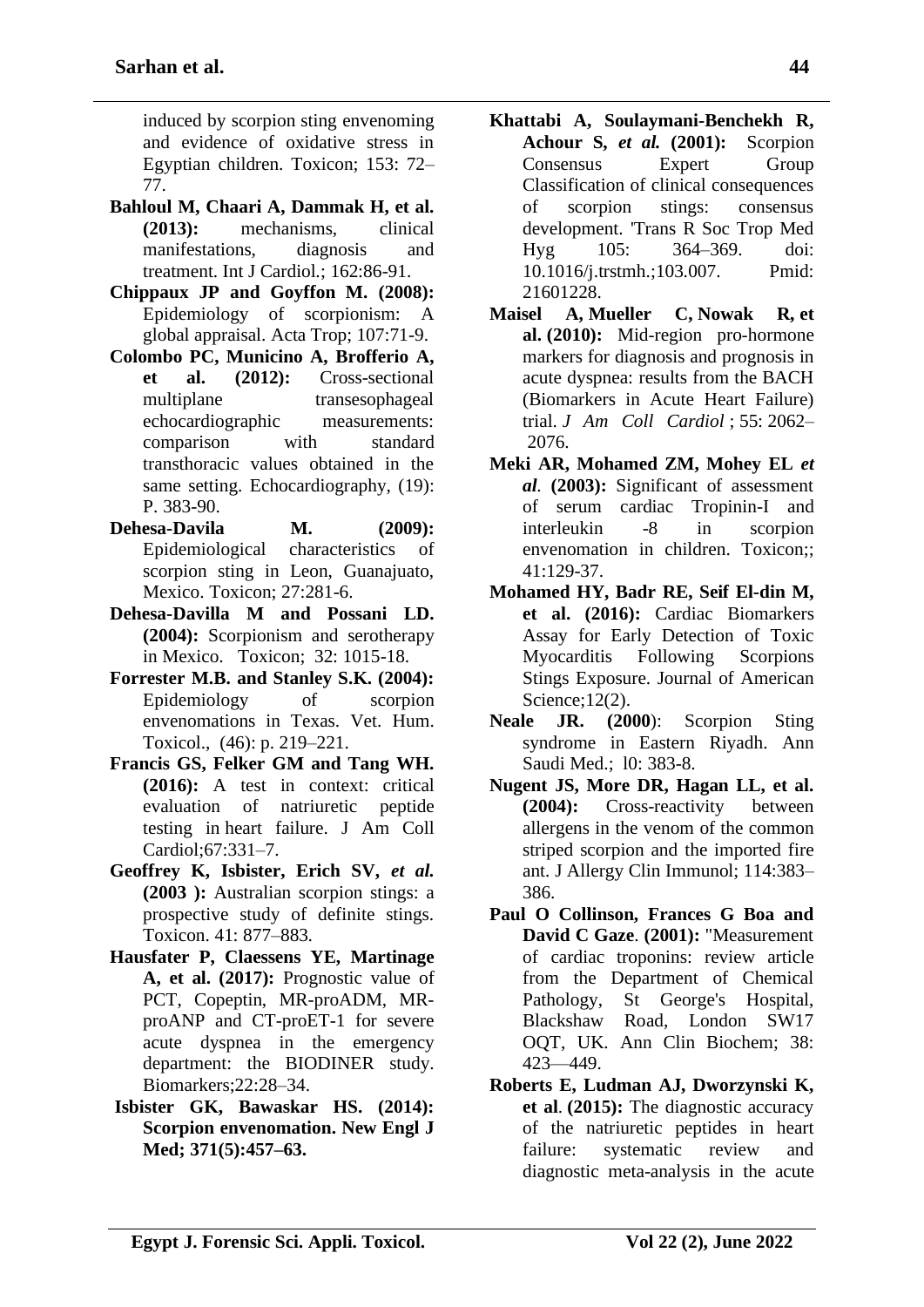[care setting".](https://www.ncbi.nlm.nih.gov/pmc/articles/PMC4353288) March; *BMJ*. 350: h910. [doi:](https://en.wikipedia.org/wiki/Doi_(identifier))[10.1136/bmj.h910](https://doi.org/10.1136%2Fbmj.h910)

- **Shah RV, Truong QA, Gaggin HK, et al. (2012):** Mid-regional pro-atrial natriuretic peptide and pro adrenomedullin testing for the diagnostic and prognostic evaluation of patients with acute dyspnoea, Eur. Heart J. 33; 2197–2205.
- **Sofer S, and Gueron M. (2008 ):** Respiratory failure in children following envenomation by the scorpion Leiurus quinquestriatus: homodynamic and neurological aspects. Toxicon; 26: 931–939.
- **Thygesen K, Alpert JS, and White HD**. **(2007):** Universal definition of myocardial infarction, J. Am. Coll. Cardiol. 50; 217**3–2195.**
- **Wirtz RA and Azad AF. (2010):** Injurious arthropods. In: Strickland T, editor. Hunter's tropical medicine, 7th ed. Philadelphia: WB Saunders; 907-9.
- **Yang HP, Chen FC, Chen CC, et al**. **(2009):** Manifestations mimicking acute myocardial infarction after honeybee sting. Acta Cardiol Sin.;25:31–5.